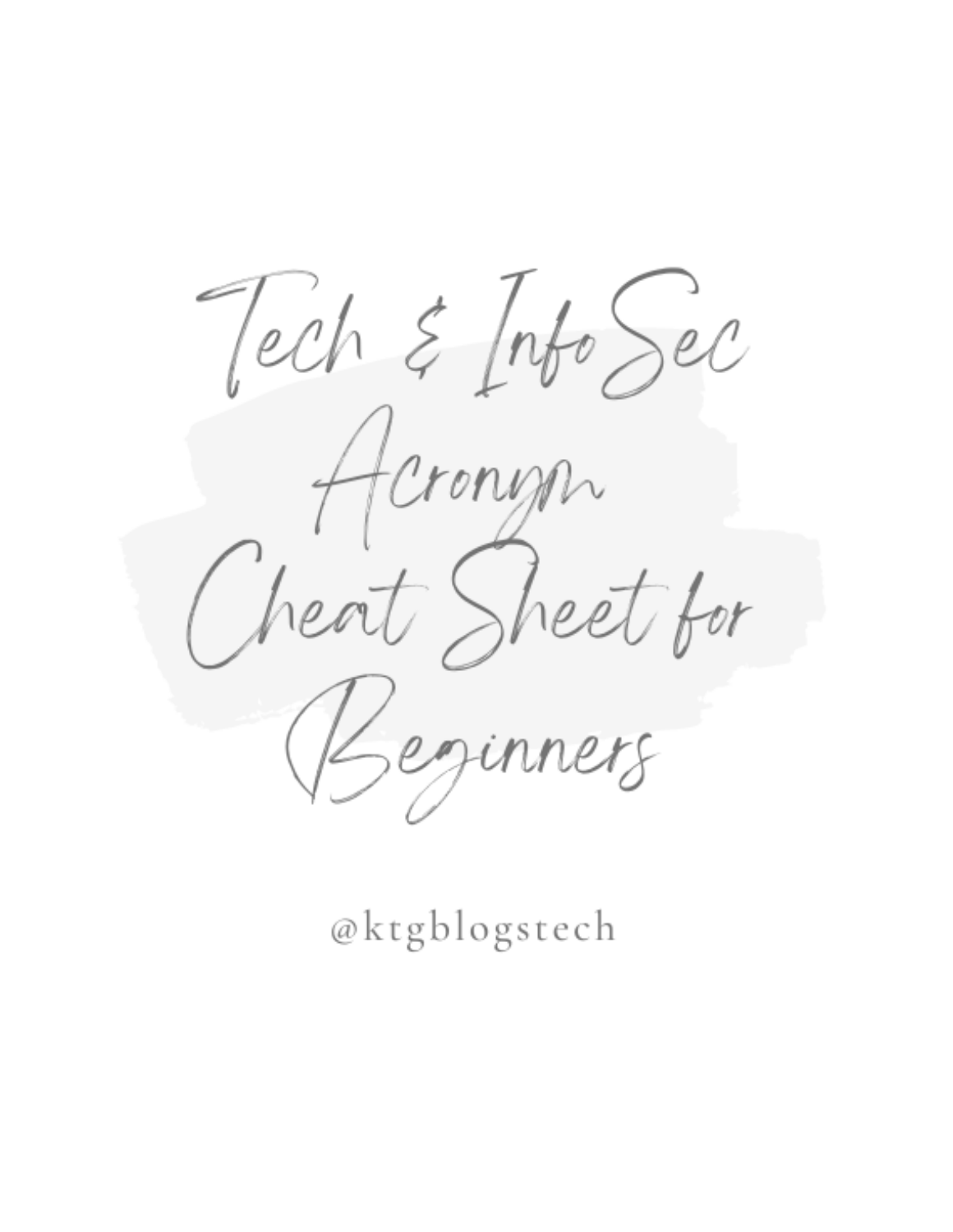| Acronym        | Meaning                                                     |
|----------------|-------------------------------------------------------------|
| 2FA            | Two Factor Authentication                                   |
| <b>AAA</b>     | Authentication, Authorization, Auditing                     |
| <b>ACL</b>     | <b>Access Control List</b>                                  |
| AD             | <b>Active Directory</b>                                     |
| <b>ADFS</b>    | <b>Active Directory Federation Services</b>                 |
| <b>AES</b>     | Advanced Encryption Standard                                |
| AP             | <b>Access Point</b>                                         |
| <b>API</b>     | <b>Application Programming Interface</b>                    |
| <b>APT</b>     | <b>Advanced Persistent Threat</b>                           |
| <b>ARP</b>     | <b>Address Resolution Protocol</b>                          |
| <b>ATP</b>     | <b>Advanced Threat Protection</b>                           |
| <b>AUP</b>     | Acceptable Use Policy                                       |
| AV             | Antivirus                                                   |
| <b>AWS</b>     | Amazon Web Services                                         |
| <b>BGP</b>     | Border Gateway Protocol                                     |
| <b>BIA</b>     | <b>Business Impact Analysis</b>                             |
| <b>BIOS</b>    | Basic Input & Output System                                 |
| <b>BYOD</b>    | Bring Your Own Device                                       |
| C&C/C2         | Command & Control                                           |
| CA             | Certification Authority                                     |
|                | Completely Automated Public Turing Test to Tell Computers & |
| <b>CAPTCHA</b> | Humans Apart                                                |
| <b>CASB</b>    | <b>Cloud Access Security Broker</b>                         |
| <b>CBK</b>     | Common Body of Knowledge                                    |
| <b>CCNA</b>    | <b>Cisco Certified Network Associate</b>                    |
| <b>CCSP</b>    | Certified Cloud Security Professional                       |
| <b>CERT</b>    | <b>Computer Emergency Response Team</b>                     |
| <b>CEH</b>     | Certified Ethical Hacker                                    |
| <b>CIA</b>     | Confidentiality, Integrity, Availability                    |
| <b>CIDR</b>    | <b>Classless Inter-Domain Routing</b>                       |
| <b>CIRT</b>    | Computer Incident Response Team                             |
| <b>CIS</b>     | Center for Internet Security                                |
| <b>CISM</b>    | Certified Information Security Manager                      |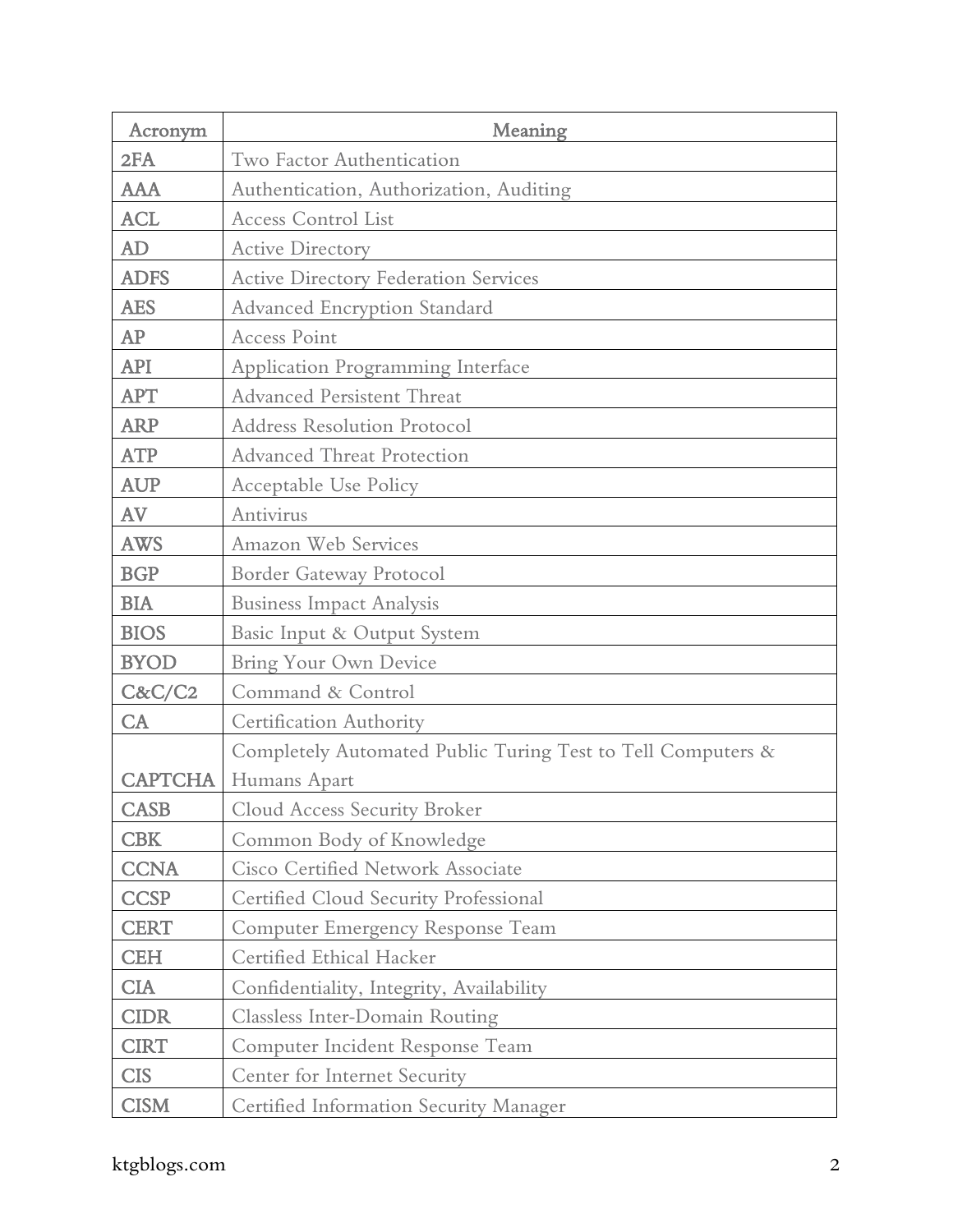| <b>CISO</b>  | Chief Information Security Officer                           |
|--------------|--------------------------------------------------------------|
| <b>CISSP</b> | Certified Information Systems Security Professional          |
| <b>CLI</b>   | Command-Line Interface                                       |
| <b>CMDB</b>  | <b>Configuration Management Database</b>                     |
| <b>COB</b>   | Close of Business                                            |
| CS           | Computer Science                                             |
| CS           | Cybersecurity                                                |
| <b>CSPM</b>  | Cloud Security Posture Management                            |
| <b>CVE</b>   | Common Vulnerabilities & Exposure                            |
| <b>DAC</b>   | Discretionary Access Control                                 |
| <b>DAST</b>  | <b>Dynamic Application Security Testing</b>                  |
| $DB$         | Database                                                     |
| <b>DDoS</b>  | Distributed Denial of Service                                |
| <b>DES</b>   | Digital Encryption Standard                                  |
| <b>DFIR</b>  | Digital Forensics Incident Response                          |
| <b>DLP</b>   | Data Loss Prevention                                         |
| <b>DMARC</b> | Domain-based Message Authentication, Reporting & Conformance |
| <b>DMZ</b>   | Demilitarized Zone                                           |
| <b>DNS</b>   | Domain Name System                                           |
| DoS          | Denial of Service                                            |
| <b>DPA</b>   | Data Processing Agreement                                    |
| <b>DPIA</b>  | Data Privacy Impact Assessment                               |
| <b>DR</b>    | <b>Disaster Recovery</b>                                     |
| <b>DRP</b>   | Disaster Recovery Plan                                       |
| <b>EAL</b>   | <b>Evaluated Assurance Level</b>                             |
| <b>EDR</b>   | <b>Endpoint Detection &amp; Response</b>                     |
| EOD/M/Y      | End of Day/Month/Year                                        |
| EOP          | Escalation/Elevation of Privilege                            |
| <b>FDE</b>   | Full Disk Encryption                                         |
| <b>FISMA</b> | Federal Information Security Management Act                  |
| <b>FQDN</b>  | Fully Qualified Domain Name                                  |
| <b>FTP</b>   | <b>File Transfer Protocol</b>                                |
| <b>FTPS</b>  | File Transfer Protocol-Secure (SSL/TLS)                      |
| <b>FW</b>    | Firewall                                                     |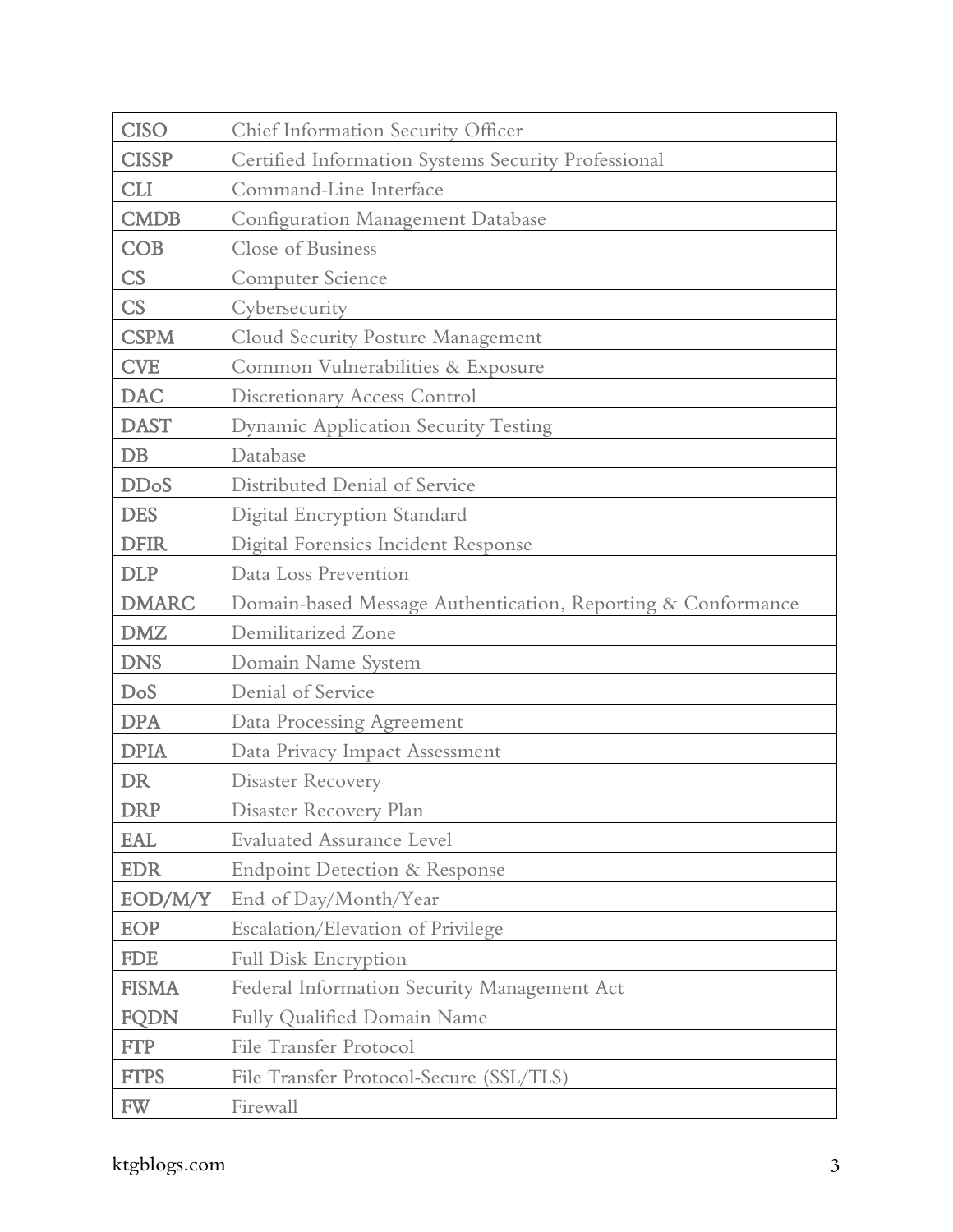| <b>GCP</b>             | Google Cloud Platform                                              |
|------------------------|--------------------------------------------------------------------|
| <b>GDPR</b>            | General Data Protection Regulation                                 |
| <b>GLBA</b>            | Gramm-Leach-Bliley Act                                             |
| <b>GPO</b>             | Group Policy Object                                                |
| <b>GRC</b>             | Governance, Risk & Compliance                                      |
| <b>GRE</b>             | Generic Routing Encapsulation                                      |
| HA                     | High Availability                                                  |
| HD                     | Hard Disk                                                          |
| <b>HIPAA</b>           | Healthcare Insurance Portability & Accountability Act              |
| <b>HITECH</b>          | Health Information Technology for Economic & Clinical Health       |
| <b>HITRUST</b>         | Health Information Trust Alliance                                  |
| <b>HTTP</b>            | <b>Hypertext Transfer Protocol</b>                                 |
| <b>HTTPS</b>           | <b>Hypertext Transfer Protocol Secure</b>                          |
| <b>IaaS</b>            | Infrastructure-as-a-Service                                        |
| <b>IAM</b>             | Identity & Access Management                                       |
| <b>ICMP</b>            | Internet Control Message Protocol                                  |
| <b>ICS</b>             | <b>Industrial Control System</b>                                   |
| <b>IDS</b>             | Intrusion Detection System                                         |
| <b>IEEE</b>            | Institute for Electrical & Electronics Engineers                   |
| <b>IKE</b>             | Internet Key Exchange                                              |
| IOC                    | <b>Indicator of Compromise</b>                                     |
| $\rm IP$               | <b>Internet Protocol</b>                                           |
| <b>IPS</b>             | <b>Intrusion Prevention System</b>                                 |
| <b>IPSec</b>           | <b>Internet Protocol Security</b>                                  |
| IR                     | <b>Incident Response</b>                                           |
| <b>IRT</b>             | Incident Response Team                                             |
| <b>IS</b>              | <b>Information Systems</b>                                         |
| <b>IS</b>              | <b>Information Security</b>                                        |
| <b>ISAKMP</b>          | Internet Security Association Key Management Protocol              |
| <b>ISACA</b>           | Information Systems Audit & Control Association                    |
| $\mathrm{ISC}$ $^2$    | International Information System Security Certification Consortium |
| <b>ISO</b>             | International Organization for Standardization                     |
| $\mathbf{I}\mathbf{T}$ | <b>Information Technology</b>                                      |
| <b>ITIL</b>            | Information Technology Infrastructure Library                      |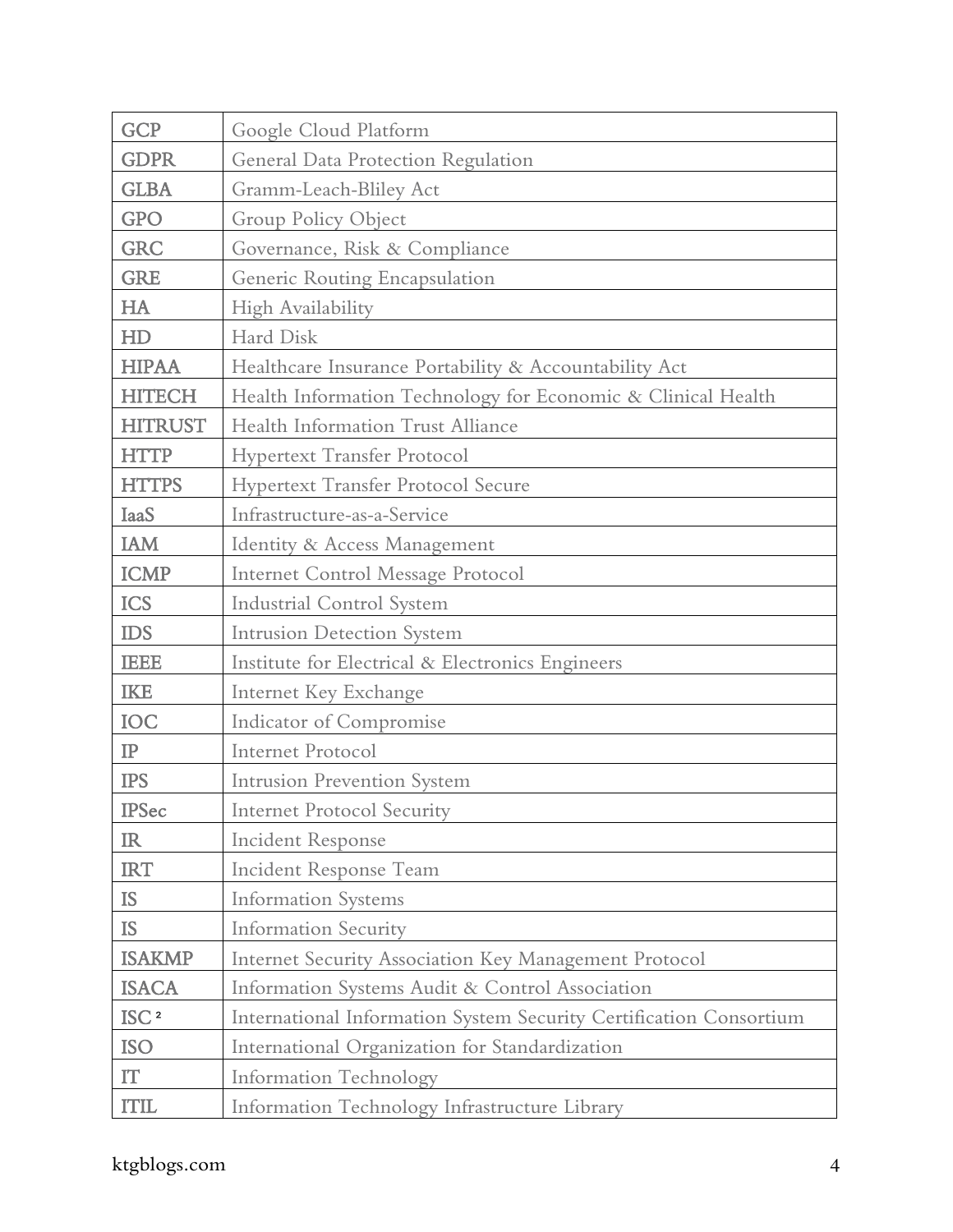| <b>JSON</b>     | JavaScript Object Notation                   |
|-----------------|----------------------------------------------|
| <b>JWT</b>      | <b>JSON Web Token</b>                        |
| <b>KB</b>       | Knowledge Base                               |
| <b>LAN</b>      | Local Area Network                           |
| <b>LDAP</b>     | <b>Lightweight Directory Access Protocol</b> |
| <b>LFI</b>      | Local File Inclusion                         |
| <b>MAC</b>      | <b>Mandatory Access Control</b>              |
| <b>MAC</b>      | Message Authentication Code                  |
| MD <sub>5</sub> | Message Digest 5                             |
| <b>MDM</b>      | Mobile Device Management                     |
| <b>MFA</b>      | Multi-factor Authentication                  |
| <b>MIME</b>     | Multipurpose Internet Mail Extensions        |
| <b>MITM</b>     | Man-in-the-Middle                            |
| <b>MTTR</b>     | Mean Time to Recover                         |
| <b>MTTR</b>     | Meant Time to Remediate                      |
| <b>NAC</b>      | <b>Network Access Control</b>                |
| <b>NAT</b>      | <b>Network Address Translation</b>           |
| <b>NCSC</b>     | National Cyber Security Center               |
| <b>NFS</b>      | Network File System                          |
| <b>NGAV</b>     | <b>Next Generation Antivirus</b>             |
| <b>NGFW</b>     | <b>Next Generation Firewall</b>              |
| <b>NIC</b>      | Network Interface Card                       |
| <b>NIDS</b>     | Network Intrusion Detection System           |
| <b>NIPS</b>     | Network Intrusion Prevention System          |
| <b>NIST</b>     | National Institute of Standards & Technology |
| <b>NOC</b>      | <b>Network Operations Center</b>             |
| <b>OCI</b>      | Oracle Cloud Infrastructure                  |
| <b>OOTB</b>     | Out of the Box                               |
| <b>OPSEC</b>    | <b>Operational Security</b>                  |
| <b>OS</b>       | <b>Operating System</b>                      |
| <b>OSI</b>      | Open Systems Interconnection                 |
| <b>OSINT</b>    | Open-Source Intelligence                     |
| <b>OSPF</b>     | Open Shortest Path First                     |
| <b>OT</b>       | Operational Technology                       |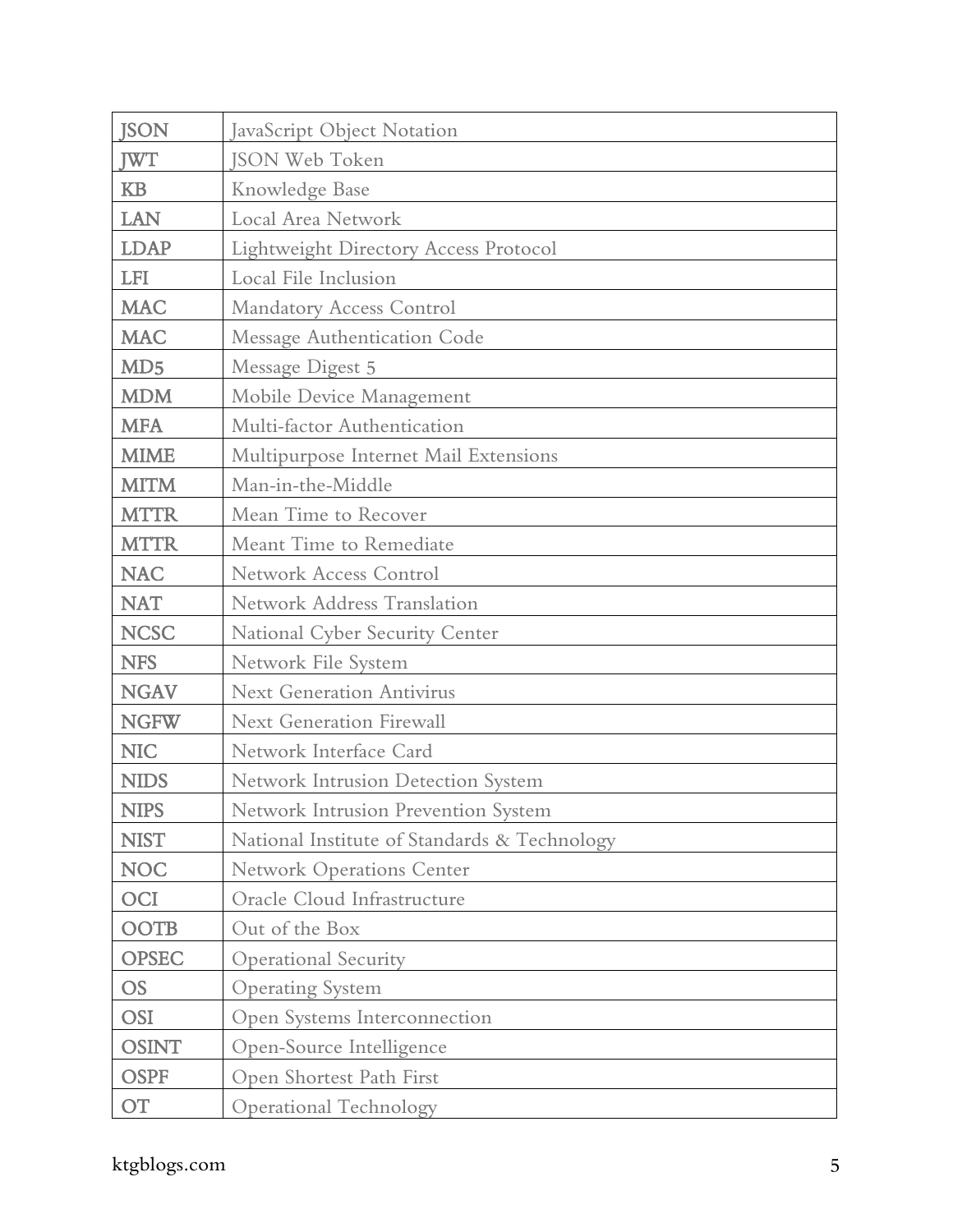| <b>OTP</b>       | One-time Password                            |
|------------------|----------------------------------------------|
| <b>OWA</b>       | <b>Outlook Web Access</b>                    |
| <b>OWASP</b>     | Open Web Application Security Project        |
| P <sub>2</sub> P | Peer-to-Peer                                 |
| PaaS             | Platform-as-a-Service                        |
| <b>PAM</b>       | Privilege Access Management                  |
| <b>PAN</b>       | Personal Area Network                        |
| <b>PAT</b>       | Port Address Translation                     |
| <b>PCAP</b>      | Packet Capture                               |
| PCI              | Payment Card Industry                        |
| <b>PCI-DSS</b>   | Payment Card Industry Data Security Standard |
| PE               | Portable Executable                          |
| PE               | Privilege Escalation/Elevation               |
| PGP              | Pretty Good Privacy                          |
| PHI              | Personal Health Information                  |
| PIA              | Privacy Impact Assessment                    |
| PII              | Personally Identifiable Information          |
| PIN              | Personal Identification Number               |
| PKI              | Public Key Infrastructure                    |
| <b>PLC</b>       | Programmable Logic Controller                |
| PM               | Project Manager                              |
| PO               | Purchase Order                               |
| <b>PPP</b>       | Point-to-Point Protocol                      |
| <b>PPTP</b>      | Point-to-Point Tunneling Protocol            |
| <b>PS</b>        | PowerShell                                   |
| RaaS             | Ransomware-as-a-Service                      |
| <b>RAT</b>       | Remote Access Tool                           |
| <b>RAT</b>       | Remote Access Trojan                         |
| <b>RAT</b>       | Remote Administration Tool                   |
| <b>RBAC</b>      | Role-Based Access Control                    |
| <b>RCA</b>       | Root Cause Analysis                          |
| <b>RCE</b>       | Remote Code Execution                        |
| <b>RDP</b>       | Remote Desktop Protocol                      |
| <b>RFC</b>       | <b>Request for Change</b>                    |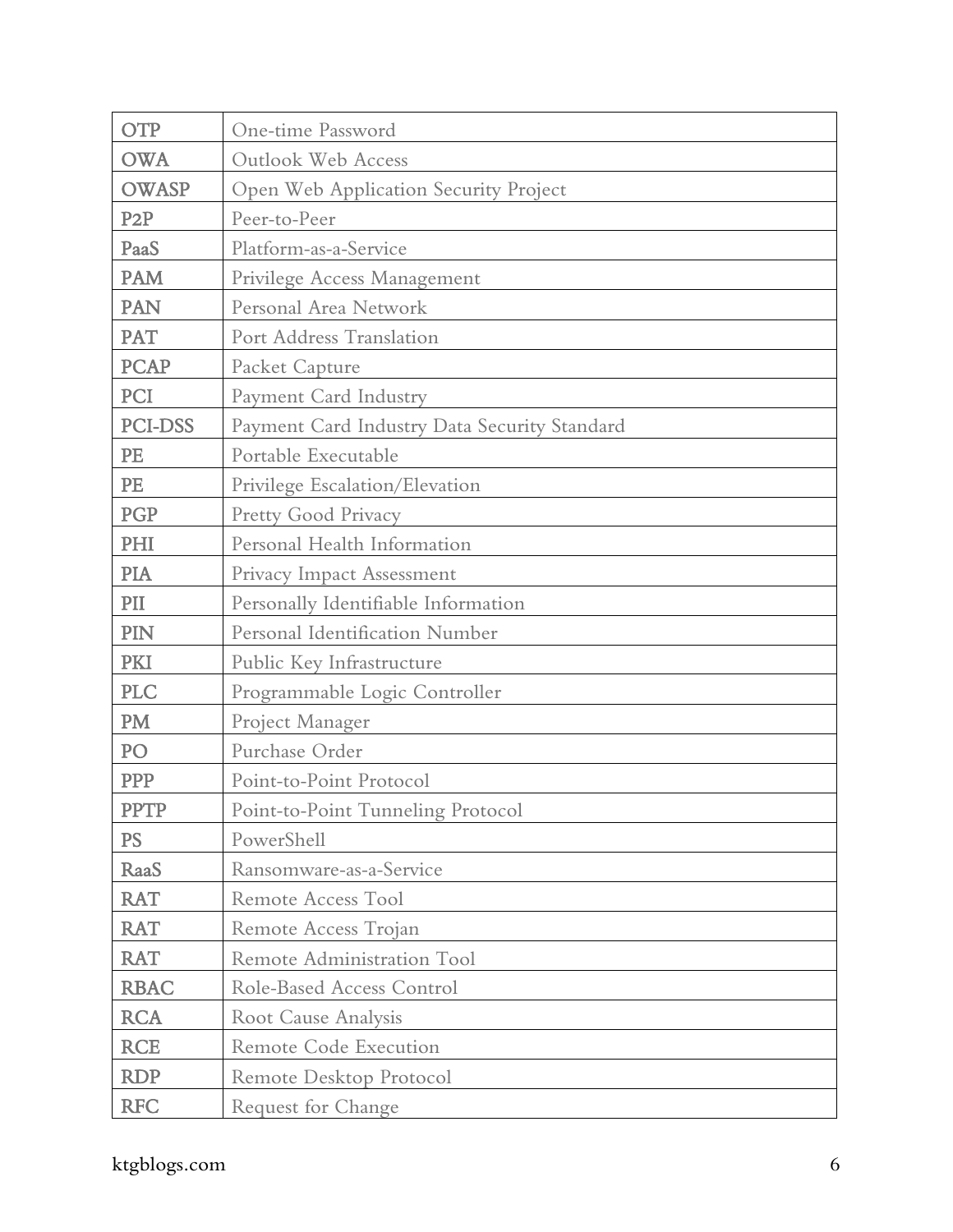| <b>RFID</b>   | Radio Frequency Identification                |
|---------------|-----------------------------------------------|
| <b>RFP</b>    | Request for Proposal                          |
| <b>RO</b>     | Read-Only                                     |
| <b>RPO</b>    | <b>Recovery Point Objective</b>               |
| <b>RTO</b>    | Recovery Time Objective                       |
| <b>RW</b>     | Read-Write                                    |
| SaaS          | Software-as-a-Service                         |
| <b>SAML</b>   | Security Assertion Markup Language            |
| <b>SAST</b>   | <b>Static Application Security Testing</b>    |
| <b>SCADA</b>  | Supervisory Control & Data Acquisition        |
| <b>SD-WAN</b> | Software-Defined Wide Area Network            |
| <b>SDLC</b>   | Software Development Lifecycle                |
| <b>SDN</b>    | Software-Defined Networking                   |
| <b>SECOPS</b> | <b>Security Operations</b>                    |
| <b>SFTP</b>   | Secure File Transfer Protocol (SSH)           |
| <b>SHA</b>    | Secure Hashing Algorithm                      |
| <b>SID</b>    | Security Identifier                           |
| <b>SIEM</b>   | Security Information & Event Management       |
| <b>SLA</b>    | Service Level Agreement                       |
| <b>SMB</b>    | Server Message Block                          |
| <b>SMTP</b>   | Simple Mail Transfer Protocol                 |
| <b>SNMP</b>   | Simple Network Management Protocol            |
| <b>SOAP</b>   | Simple Object Access Protocol                 |
| <b>SOAR</b>   | Security Orchestration, Automation & Response |
| SOC           | <b>Security Operations Center</b>             |
| <b>SOP</b>    | <b>Standard Operating Procedure</b>           |
| <b>SOW</b>    | Statement of Work                             |
| <b>SPF</b>    | Sender Policy Framework                       |
| <b>SPN</b>    | Service Principal Name                        |
| <b>SPOF</b>   | Single Point of Failure                       |
| SQL           | <b>Structured Query Language</b>              |
| <b>SSE</b>    | Server-Side Encryption                        |
| <b>SSH</b>    | Secure Shell                                  |
| <b>SSID</b>   | Service Set Identifier                        |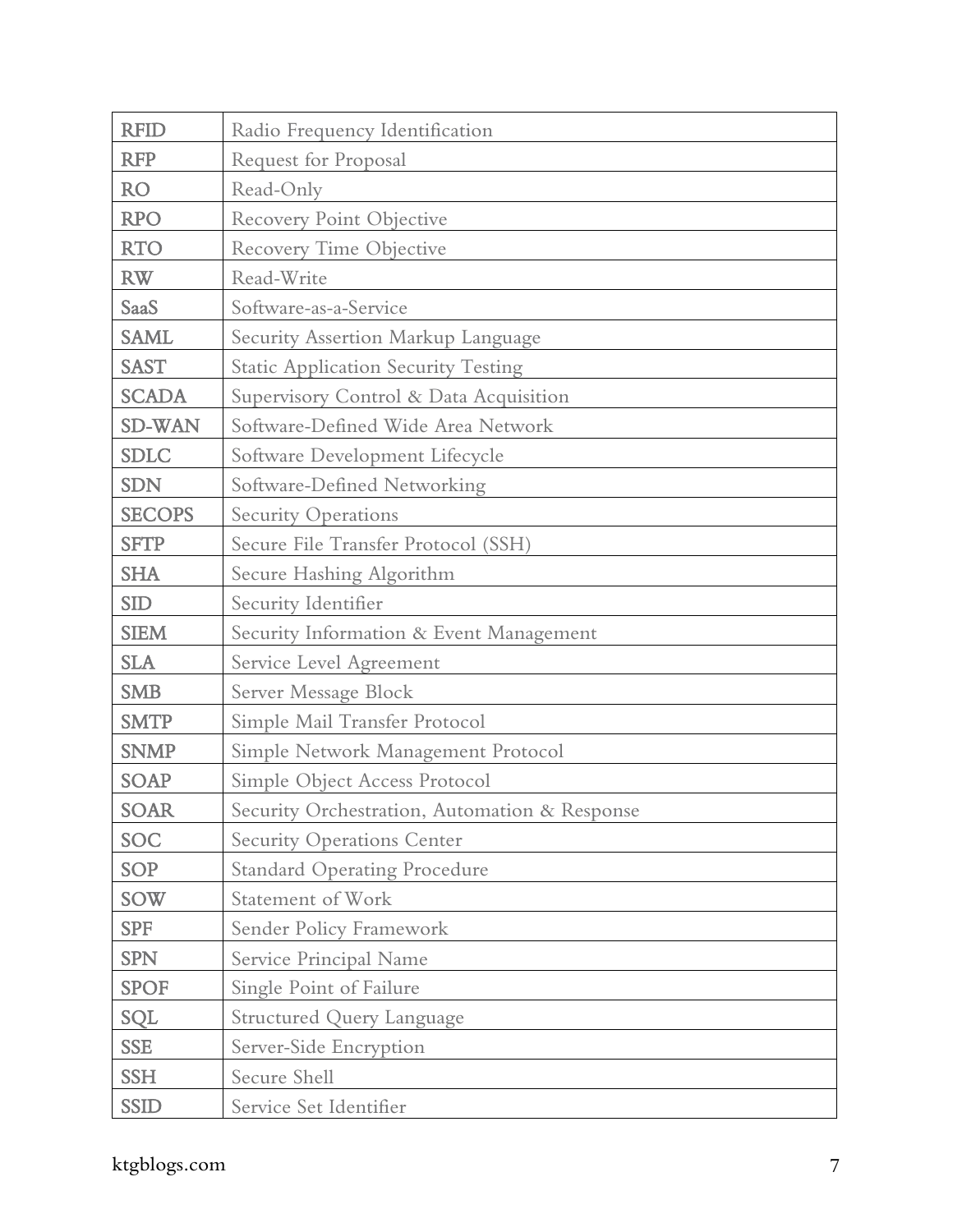| <b>SSL</b>  | Secure Sockets Layer                     |
|-------------|------------------------------------------|
| <b>SSN</b>  | Social Security Number                   |
| <b>SSO</b>  | Single Sign On                           |
| <b>SSRF</b> | Service-Side Request Forgery             |
| <b>TCP</b>  | <b>Transmission Control Protocol</b>     |
| <b>TLD</b>  | Top-Level Domain                         |
| <b>TLDR</b> | Too Long, Didn't Read                    |
| <b>TLS</b>  | <b>Transport Layer Security</b>          |
| ToE         | Target of Evaluation                     |
| <b>TPM</b>  | <b>Trusted Platform Module</b>           |
| <b>TTD</b>  | Time to Detection                        |
| <b>TTL</b>  | Time to Live                             |
| <b>TTP</b>  | Tactics, Techniques & Procedures         |
| <b>UAC</b>  | <b>User Account Control</b>              |
| <b>UAT</b>  | <b>User Acceptance Testing</b>           |
| <b>UDP</b>  | User Datagram Protocol                   |
| <b>UPN</b>  | <b>User Principal Name</b>               |
| <b>UPS</b>  | Uninterruptible Power Supply             |
| <b>URI</b>  | Uniform Resource Identifier              |
| <b>URL</b>  | Uniform Resource Locator                 |
| VA          | Vulnerability Assessment                 |
| <b>VHD</b>  | Virtual Hard Disk                        |
| <b>VLAN</b> | Virtual Local Area Network               |
| <b>VM</b>   | Vulnerability Management                 |
| VM          | Virtual Machine                          |
| VoIP        | Voice over Internet Protocol             |
| <b>VPC</b>  | Virtual Private Cloud                    |
| <b>VPN</b>  | Virtual Private Network                  |
| <b>VPR</b>  | <b>Vulnerability Priority Rating</b>     |
| <b>WAF</b>  | Web Application Firewall                 |
| <b>WAN</b>  | Wide Area Network                        |
| <b>WAP</b>  | <b>Wireless Access Point</b>             |
| <b>XDR</b>  | <b>Extended Detection &amp; Response</b> |
| <b>XSRF</b> | Cross Site Request Forgery               |